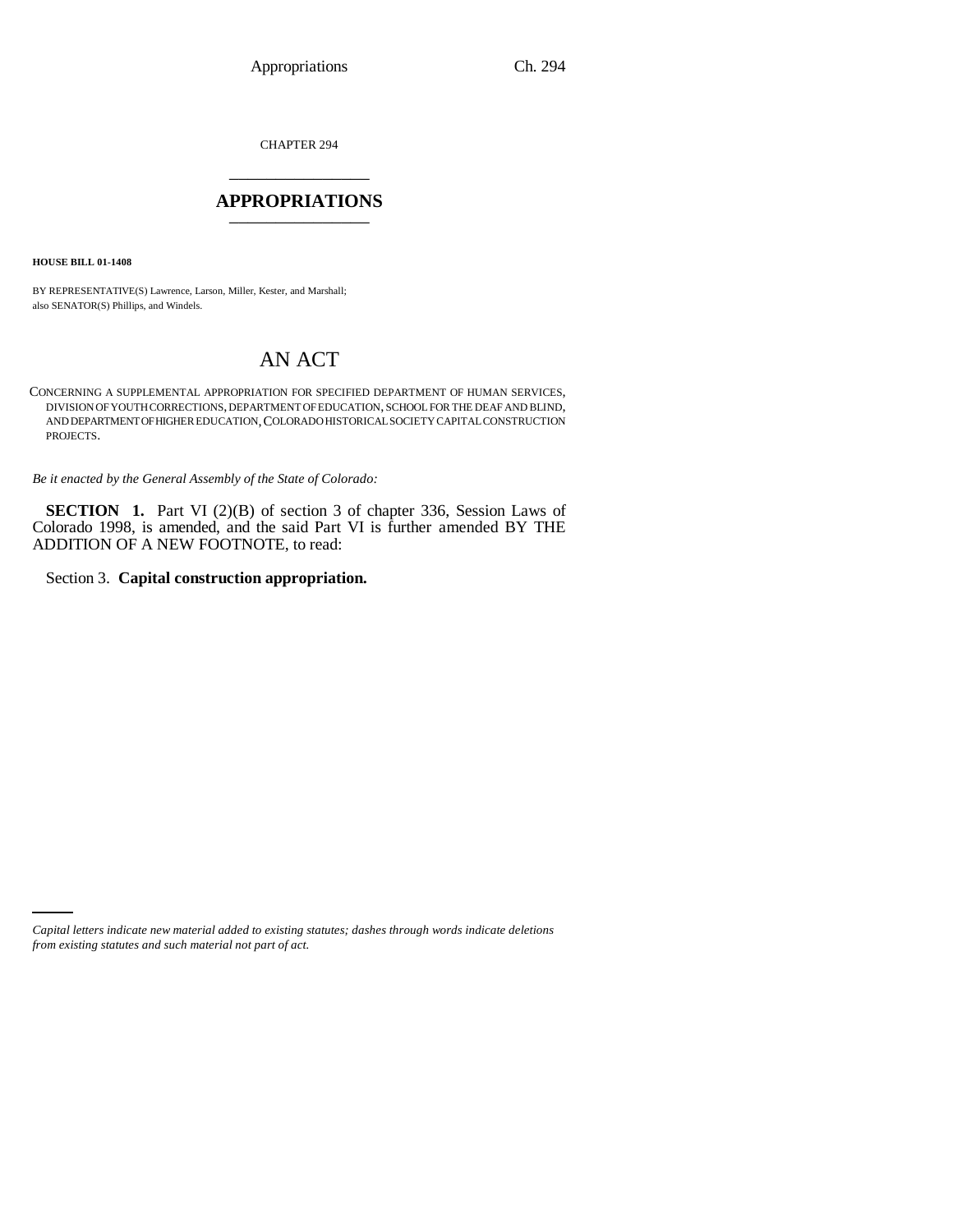|                 |       | <b>APPROPRIATION FROM</b> |                |              |               |                |
|-----------------|-------|---------------------------|----------------|--------------|---------------|----------------|
|                 |       |                           | <b>CAPITAL</b> |              |               |                |
|                 |       | <b>CAPITAL</b>            | CONSTRUCTION   |              | <b>CASH</b>   |                |
| ITEM &          |       | CONSTRUCTION              | <b>FUND</b>    | CASH         | <b>FUNDS</b>  | <b>FEDERAL</b> |
| <b>SUBTOTAL</b> | TOTAL | <b>FUND</b>               | <b>EXEMPT</b>  | <b>FUNDS</b> | <b>EXEMPT</b> | <b>FUNDS</b>   |
|                 |       |                           |                |              |               |                |

#### **PART VI DEPARTMENT OF HUMAN SERVICES**

| (2) DIVISION OF YOUTH             |            |            |
|-----------------------------------|------------|------------|
| <b>CORRECTIONS</b>                |            |            |
| (B) Capital Construction Projects |            |            |
| Academic Model Design             |            |            |
| and Construction, Phase 2         | 45,206,282 | 45,206,282 |
| Codes and Standards, Mount        |            |            |
| View, Lathrop Park,               |            |            |
| Lookout Mountain, and             |            |            |
| Adams. Phase 4 of $4.44b$         | 2,917,300  | 2,917,300  |
| Multipurpose Facility in          |            |            |
| Southwest Colorado,               |            |            |
| Phase 2 of 2                      | 2,854,733  | 2,854,733  |
| North Central District            |            |            |
| <b>Distribution Facility</b>      |            |            |
| <b>Expansion, Mount View</b>      |            |            |
| <b>Youth Services Center</b>      | 169,723    | 169,723    |
|                                   | 51.148.038 |            |

Ch. 294 Appropriations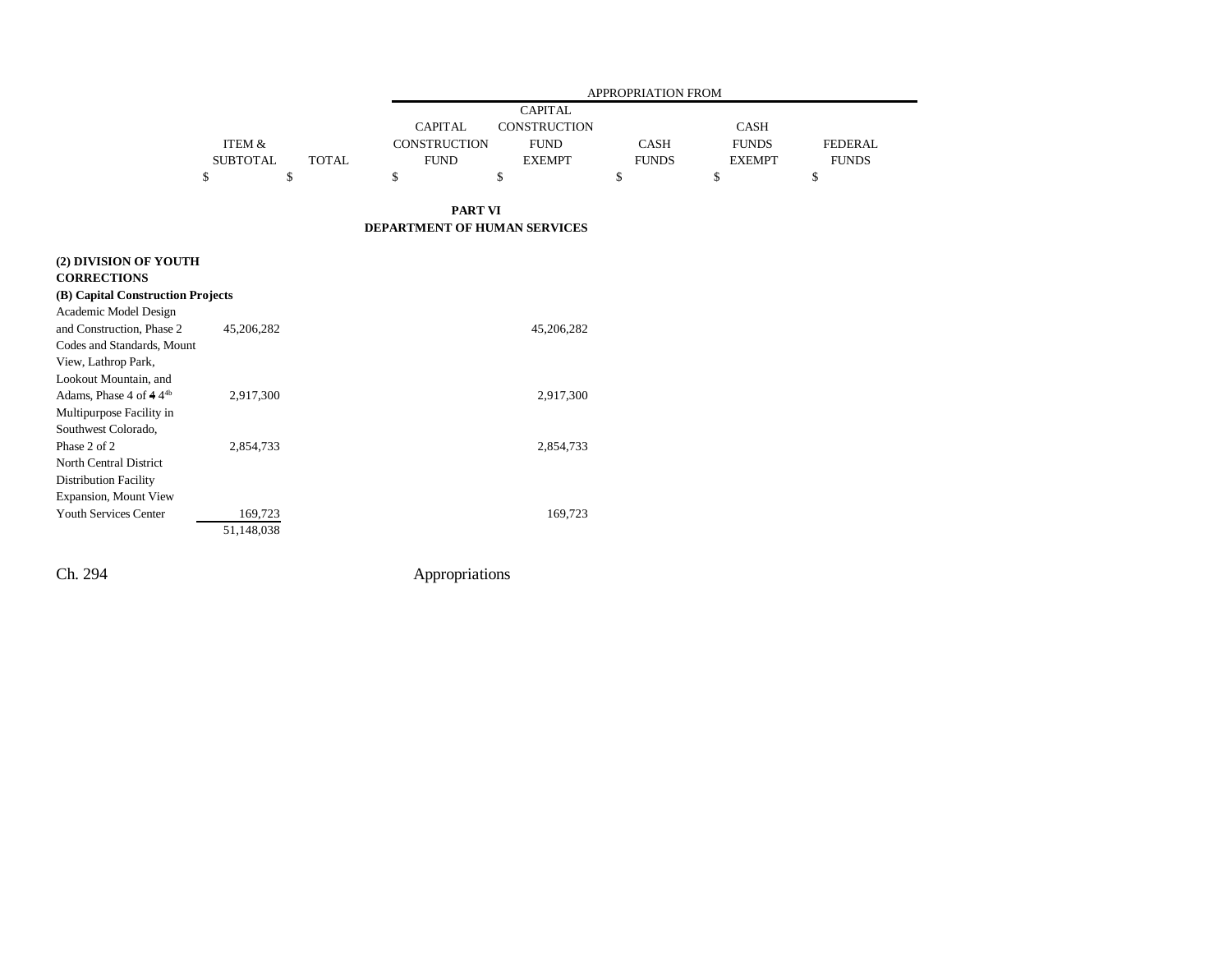## Ch. 294 Appropriations

|                 |       | APPROPRIATION FROM |                     |              |               |                |
|-----------------|-------|--------------------|---------------------|--------------|---------------|----------------|
|                 |       |                    | <b>CAPITAL</b>      |              |               |                |
|                 |       | <b>CAPITAL</b>     | <b>CONSTRUCTION</b> |              | <b>CASH</b>   |                |
| ITEM &          |       | CONSTRUCTION       | <b>FUND</b>         | CASH         | <b>FUNDS</b>  | <b>FEDERAL</b> |
| <b>SUBTOTAL</b> | TOTAL | <b>FUND</b>        | <b>EXEMPT</b>       | <b>FUNDS</b> | <b>EXEMPT</b> | <b>FUNDS</b>   |
|                 |       |                    |                     |              |               |                |
|                 |       |                    |                     |              |               |                |

#### **FOOTNOTES** –

4b CAPITAL CONSTRUCTION, DEPARTMENT OF HUMAN SERVICES, DIVISION OF YOUTH CORRECTIONS, CAPITAL CONSTRUCTION PROJECTS, CODES AND STANDARDS,MOUNT VIEW,LATHROP PARK,LOOKOUT MOUNTAIN, AND ADAMS, PHASE 4 OF 4 --THE APPROPRIATION IN THIS SECTION SHALL REMAIN AVAILABLE UNTIL COMPLETION OF THIS PROJECT OR UNTIL JUNE 30,2002, WHICHEVER COMES FIRST, AT WHICH TIME UNEXPENDED AND UNENCUMBERED BALANCES SHALL REVERT TO THE CAPITAL CONSTRUCTION FUND.

**SECTION 2.** Part III (1) and the affected totals of section 3 of chapter 364, Session Laws of Colorado 1999, are amended to read:

## Section 3. **Capital construction appropriation.**

**PART III DEPARTMENT OF EDUCATION**

| (1) CONTROLLED MAINTENANCE PROJECTS |        |  |
|-------------------------------------|--------|--|
| School for the Deaf and             |        |  |
| the Blind, Hot Water                |        |  |
| <b>Temperature Control</b>          | 41,000 |  |

41,000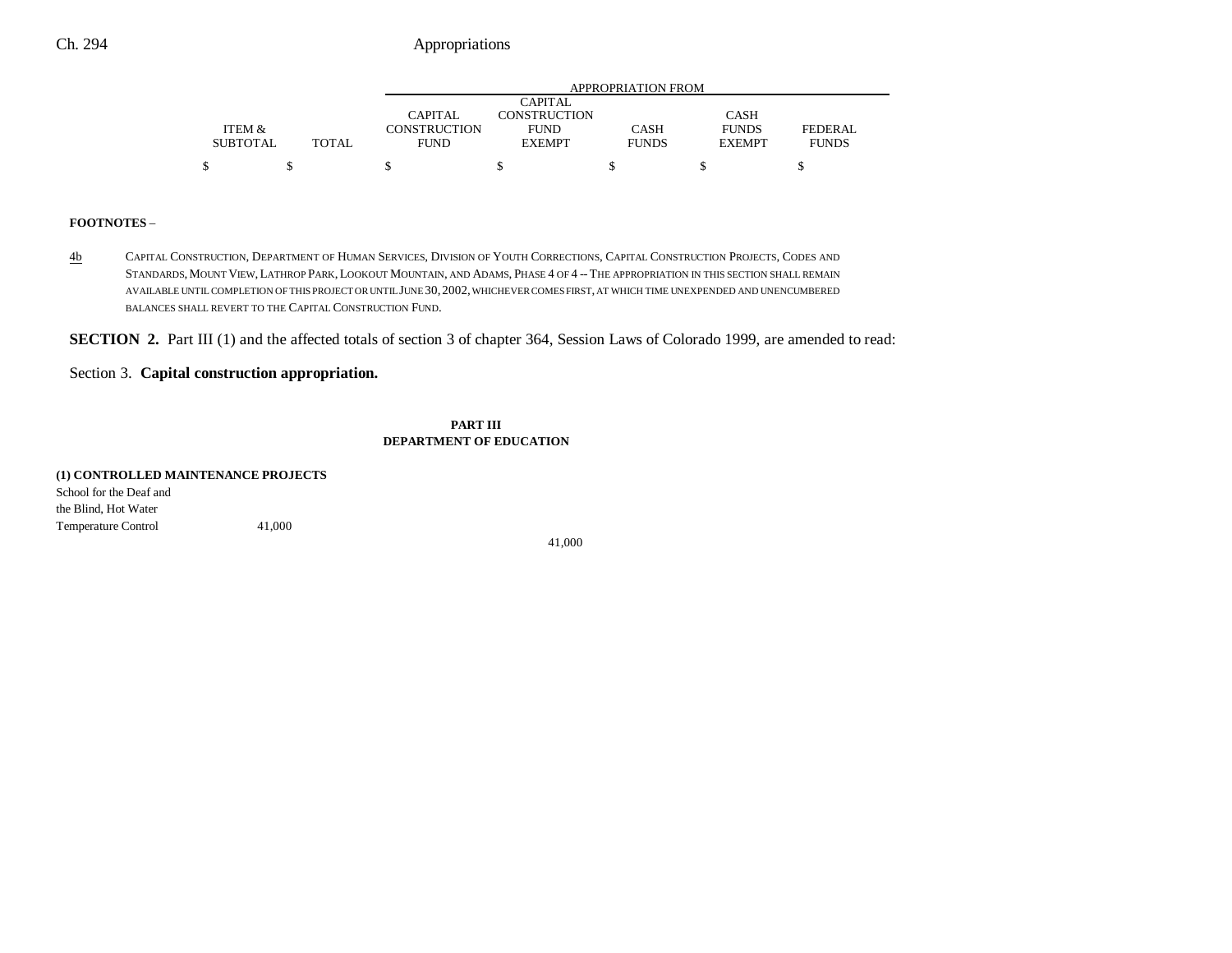| School for the Deaf and  |         |         |         |             |
|--------------------------|---------|---------|---------|-------------|
| the Blind, Exterior Door |         |         |         |             |
| Replacement              | 199,800 |         |         |             |
|                          | 409,280 |         | 199,800 | $209,480^a$ |
| School for the Deaf and  |         |         |         |             |
| the Blind, Visual        |         |         |         |             |
| Intercom System Upgrade  | 76,000  |         |         |             |
|                          |         |         | 76,000  |             |
| School for the Deaf and  |         |         |         |             |
| the Blind, Gottlieb      |         |         |         |             |
| Building, Replace        |         |         |         |             |
| Corroded Water Lines     | 292,000 |         |         |             |
|                          |         |         | 292,000 |             |
|                          |         | 608,800 | 608,800 |             |
|                          |         | 818,280 |         |             |
|                          |         |         |         |             |

a THIS AMOUNT SHALL BE FROM THE STATE HISTORICAL FUND.

| <b>TOTALS PART III</b><br>(EDUCATION) | \$6,066,254<br>\$6,275,734 | \$6,066,254   |              | \$209,480                   |              |
|---------------------------------------|----------------------------|---------------|--------------|-----------------------------|--------------|
| <b>GRAND TOTALS</b>                   |                            |               |              |                             |              |
| (CAPITAL CONSTRUCTION)                | \$507,317,412              | \$258,714,285 | \$42,736,930 | $$169,950,677$ <sup>*</sup> | \$35,915,520 |
|                                       | \$507,526,892              |               |              | $$170,160,157^{\circ}$      |              |

<sup>a</sup> Of this amount, \$17,629,141 contains a (T) notation and \$2,215,761 is from the Highway Users Tax Fund pursuant to Section 43-4-201(3)(a), C.R.S.

Ch. 294 Appropriations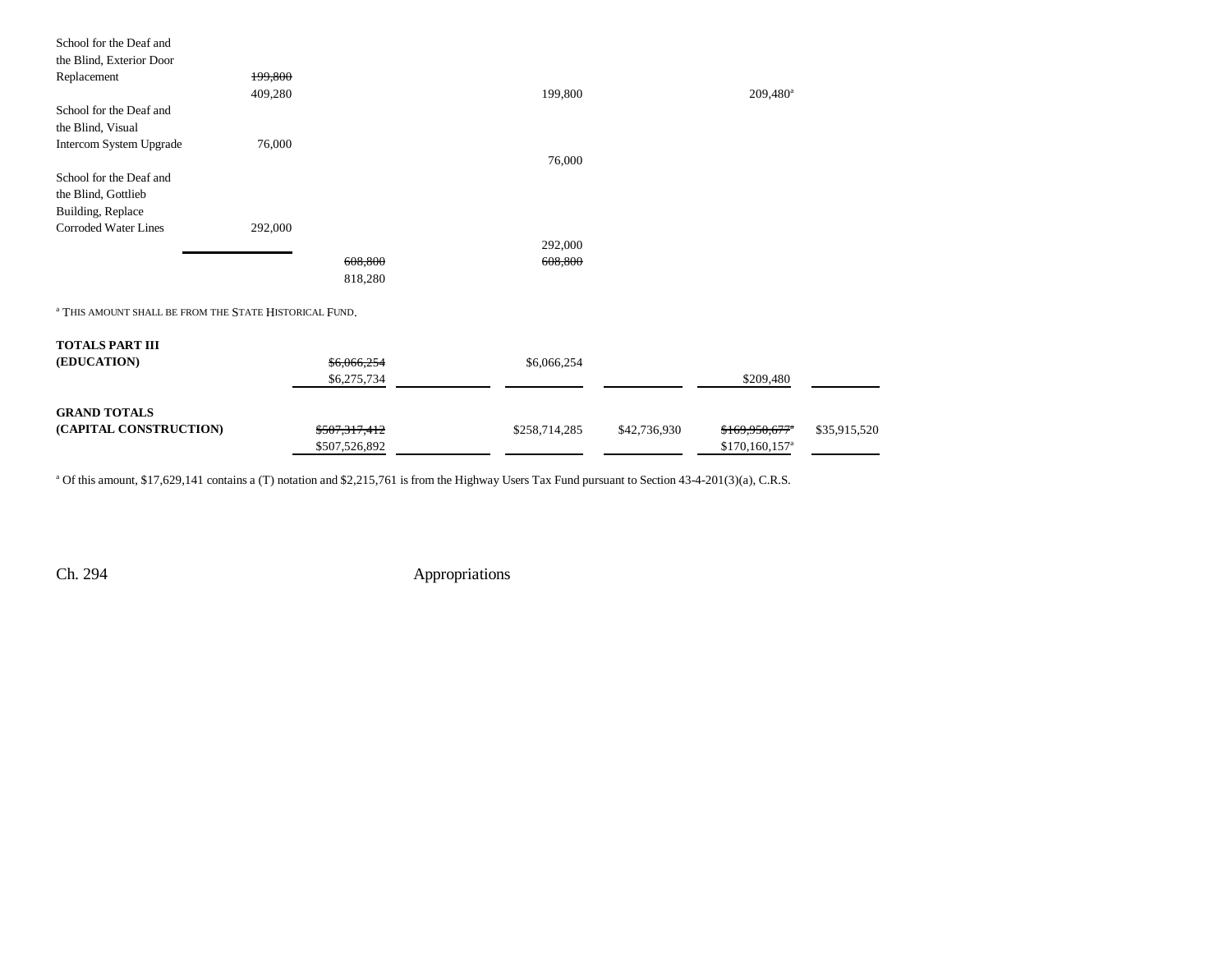|                 |              | APPROPRIATION FROM  |                |              |               |              |
|-----------------|--------------|---------------------|----------------|--------------|---------------|--------------|
|                 |              |                     | <b>CAPITAL</b> |              |               |              |
|                 |              | CAPITAL             | CONSTRUCTION   |              | <b>CASH</b>   |              |
| ITEM &          |              | <b>CONSTRUCTION</b> | <b>FUND</b>    | CASH         | <b>FUNDS</b>  | FEDERAL.     |
| <b>SUBTOTAL</b> | <b>TOTAL</b> | <b>FUND</b>         | <b>EXEMPT</b>  | <b>FUNDS</b> | <b>EXEMPT</b> | <b>FUNDS</b> |
|                 |              |                     |                |              |               |              |

**SECTION 3.** Part IV (24)(B) of section 3 of chapter 413, Session Laws of Colorado 2000, as amended by section 15 of Senate Bill 01-212, enacted at the First Regular Session of the Sixty-third General Assembly, is amended to read:

# Section 3. **Capital Construction Appropriation.**

#### **PART IV DEPARTMENT OF HIGHER EDUCATION**

| (24) COLORADO HISTORICAL          |           |           |                     |         |
|-----------------------------------|-----------|-----------|---------------------|---------|
| <b>SOCIETY</b>                    |           |           |                     |         |
| (B) Capital Construction Projects |           |           |                     |         |
| El Pueblo Museum,                 |           |           |                     |         |
| <b>Education Facility</b>         |           |           |                     |         |
| Renovation, MUSEUM                |           |           |                     |         |
| DEVELOPMENT, NEW                  |           |           |                     |         |
| CONSTRUCTION, Phase 3 of 3        | 3.654.125 | 1,775,000 | $1,117,125^{\rm a}$ | 762,000 |
| Stephen Hart Research             |           |           |                     |         |
| Library Renovation and            |           |           |                     |         |
| Expansion                         | 4,194,000 | 4,144,000 | $50,000^{\rm a}$    |         |